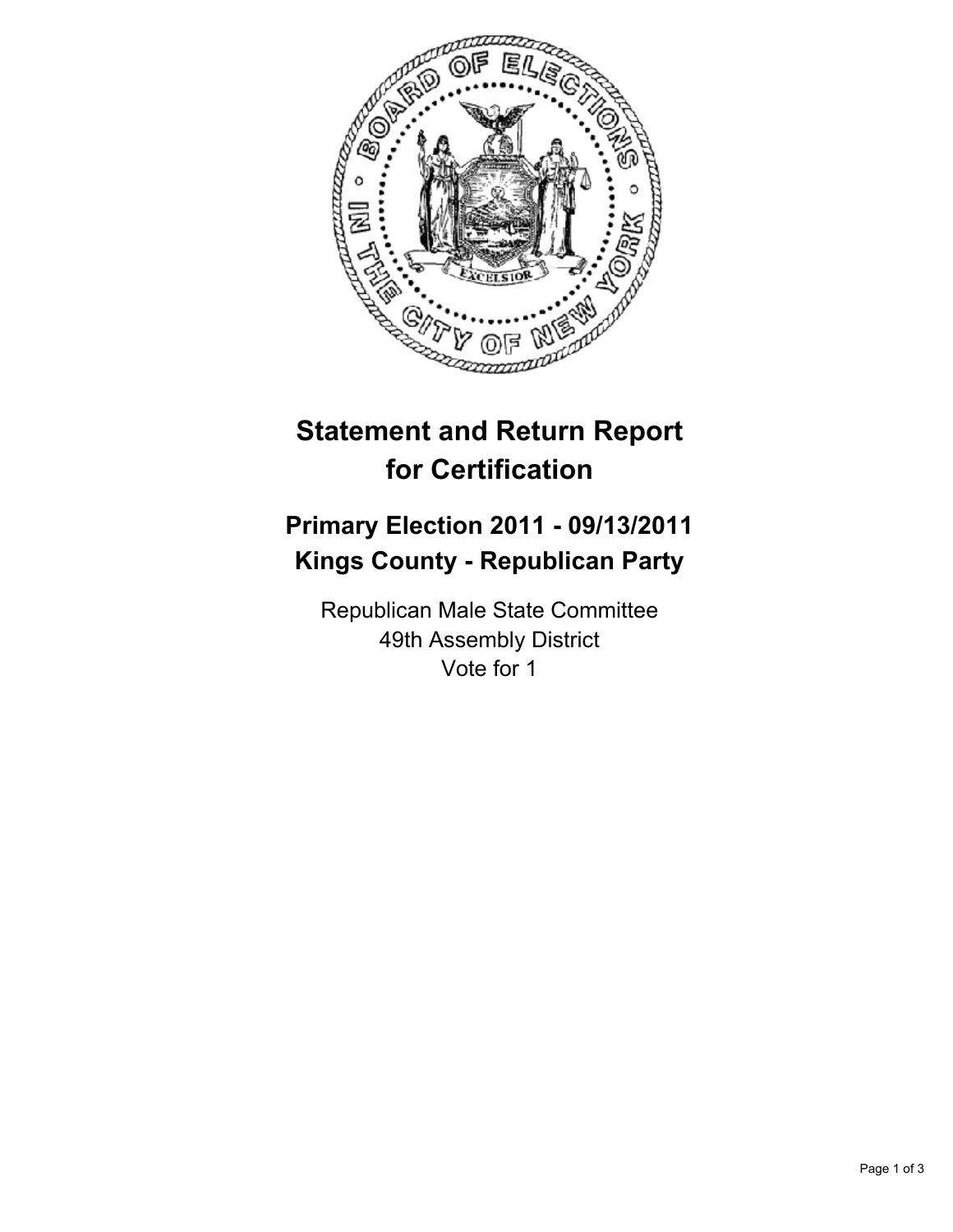

## **Assembly District 49**

| <b>PUBLIC COUNTER</b>                                    | 684          |
|----------------------------------------------------------|--------------|
| <b>EMERGENCY</b>                                         | 0            |
| ABSENTEE/MILITARY                                        | 38           |
| <b>FEDERAL</b>                                           | 0            |
| <b>SPECIAL PRESIDENTIAL</b>                              | $\Omega$     |
| <b>AFFIDAVIT</b>                                         | 3            |
| <b>Total Ballots</b>                                     | 725          |
| Less - Inapplicable Federal/Special Presidential Ballots | 0            |
| <b>Total Applicable Ballots</b>                          | 725          |
| <b>MATTHEW J GRAVES</b>                                  | 264          |
| MICHAEL BENNETTE                                         | 290          |
| <b>BOB TURNER (WRITE-IN)</b>                             | 1            |
| DAVID PINHUS (WRITE-IN)                                  | 1            |
| PETER CIPRIANO (WRITE-IN)                                | 79           |
| PETER CIPRIARO (WRITE-IN)                                | 1            |
| RON TESTA (WRITE-IN)                                     | $\mathbf{1}$ |
| <b>Total Votes</b>                                       | 637          |
| Unrecorded                                               | 88           |